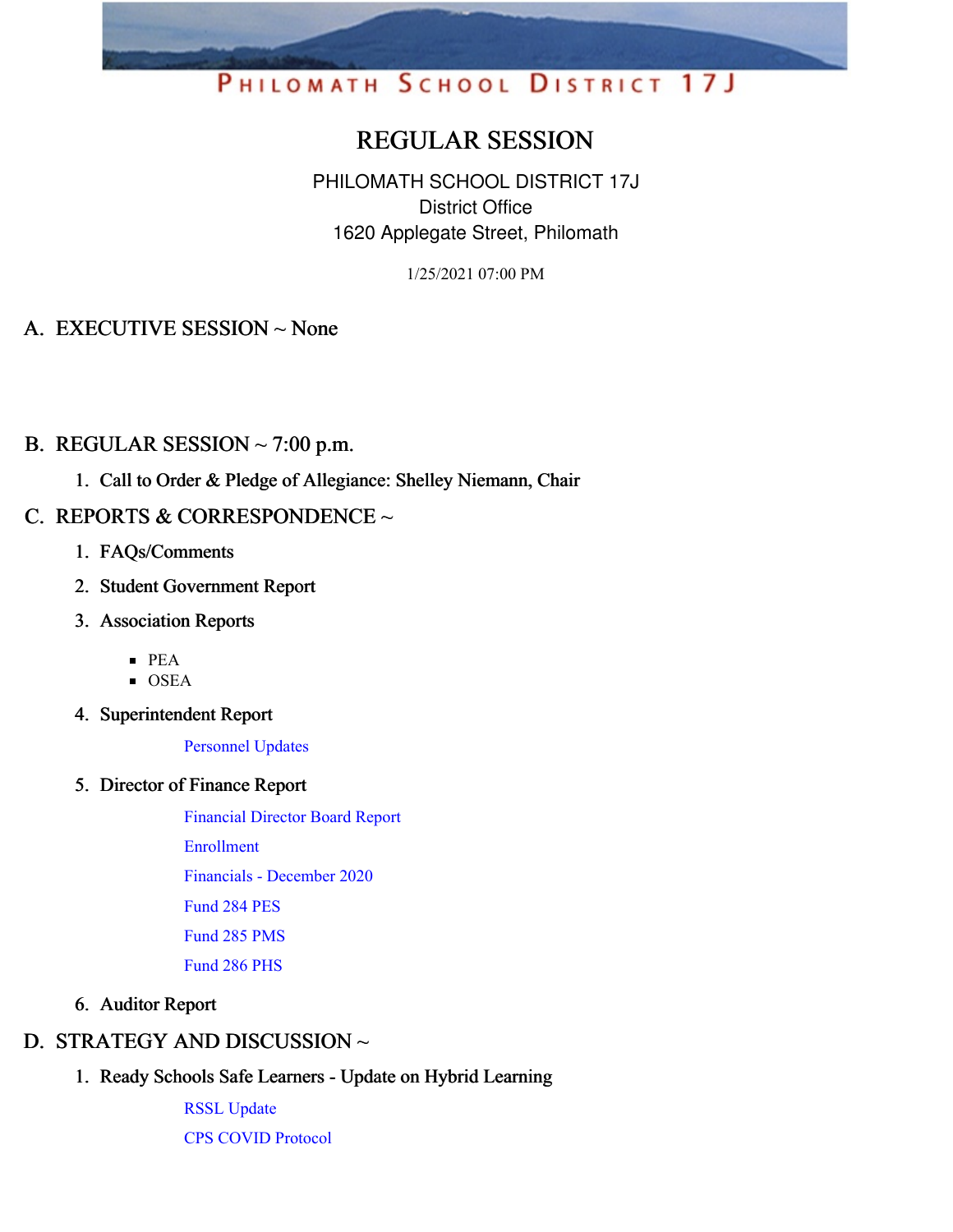PES COVID [Handbook](https://app.eduportal.com/documents/view/781271) PMS [CDL/Hybrid](https://app.eduportal.com/documents/view/781269) Learning Protocol PHS Hybrid [Learning](https://app.eduportal.com/documents/view/781431)

#### 2. Superintendent Search Committee Member Announcement

[Superintendent](https://app.eduportal.com/documents/view/781495) Search Screening Committee

- 3. Superintendent Evaluation
- 4. Open School Board Positions Elections Information

Board Elections [Information](https://app.eduportal.com/documents/view/781212)

#### 5. Policies (First Reading)

Policy [GCBDA\\_GDBDA](https://app.eduportal.com/documents/view/781191) AR Policy [GCBDA\\_GDBDA](https://app.eduportal.com/documents/view/781192) AR 2 Policy [GCBDA\\_GDBDA](https://app.eduportal.com/documents/view/781193) AR 4 Policy [GCPC\\_GDPC](https://app.eduportal.com/documents/view/781194) [Policy](https://app.eduportal.com/documents/view/781195) IJ G1 [Policy](https://app.eduportal.com/documents/view/781196) IKFB D1 [Policy](https://app.eduportal.com/documents/view/781197) JB D1 [Policy](https://app.eduportal.com/documents/view/781198) JFCM D1 [LBE](https://app.eduportal.com/documents/view/781199) D1 [LBEA](https://app.eduportal.com/documents/view/781200) D1

# E. ACTION ITEMS  $\sim$

### 1. Budget Calendar Approval

Budget [Calendar](https://app.eduportal.com/documents/view/781130)

# 2. LBL - Local Service Plan Revision - Action Required

LBL Local Service Plan - [Updated](https://app.eduportal.com/documents/view/781128)

#### 3. Student Investment Account Submission Approval

SIA Grant [Agreement](https://app.eduportal.com/documents/view/781441)

#### 4. Consent Agenda

[Consent](https://app.eduportal.com/documents/view/781442) Agenda - 1/25/21

Check Listing - [December](https://app.eduportal.com/documents/view/781435) 2020

Nov 16, 2020 Regular Session [Minutes](https://app.eduportal.com/documents/view/781189)

Dec 14, 2020 Special Session [Minutes](https://app.eduportal.com/documents/view/781188)

Jan 12, 2021 Special Session [Minutes](https://app.eduportal.com/documents/view/781190)

PMS Surplus [Property](https://app.eduportal.com/documents/view/781129) - Kiln

# F. MEETING CLOSURE ~

1. Board Reports & Thanks